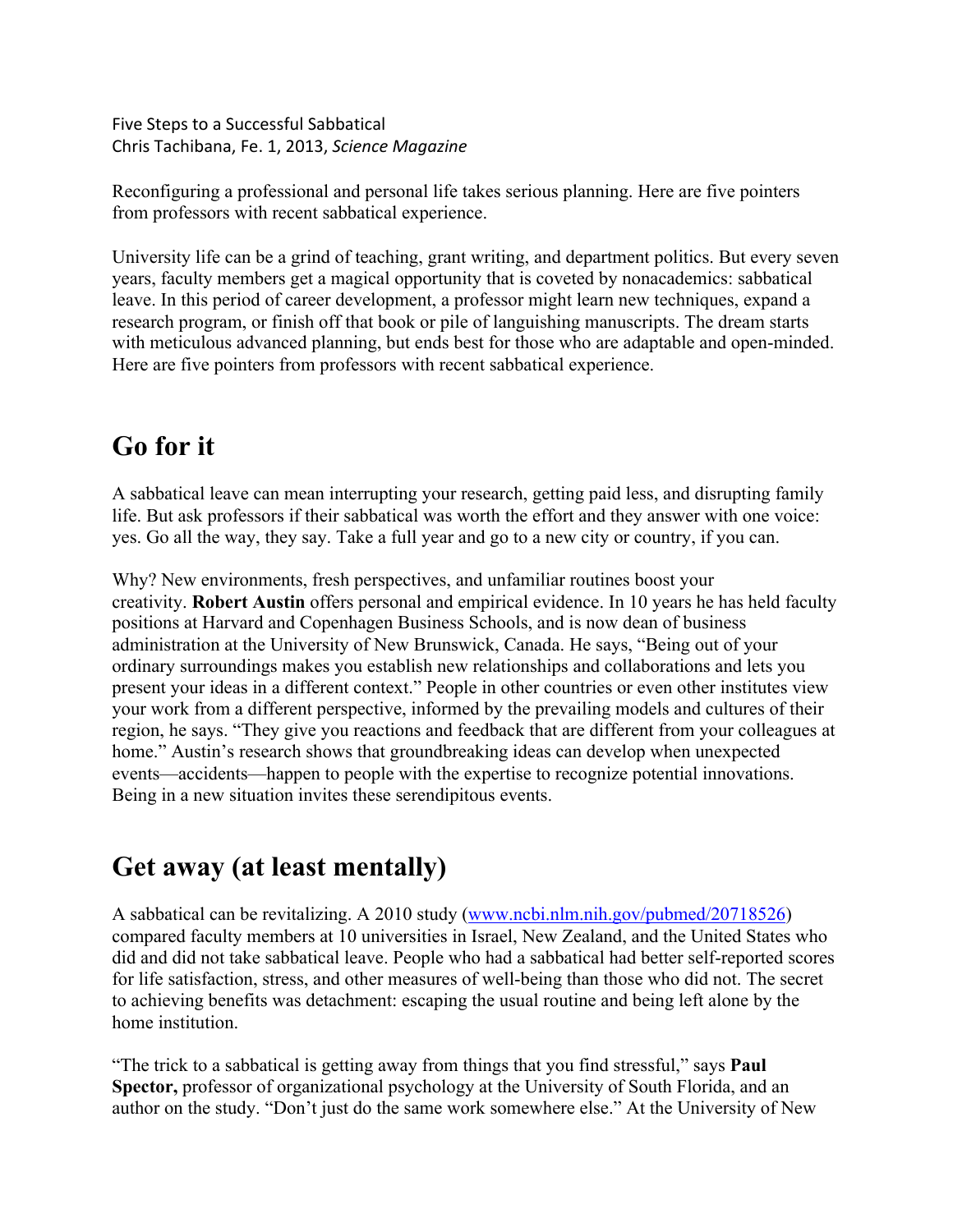Brunswick, Austin advises his own faculty members to leave campus for their sabbaticals, "although I say this at some risk as a dean, because they might not come back."

People with children and working spouses might find this advice impractical, but **Glenn Starkman**'s entire family came along on his sabbatical. He is a professor of physics and astronomy at Case Western Reserve University, currently working at CERN in Switzerland, site of the Large Hadron Collider. The family knew about life abroad from earlier years at Oxford and CERN, and Starkman said they thought carefully about how to get the most out of their opportunity. His wife, Debby Rosenthal, is a literature professor who planned a sabbatical at the same time. They lured their teenage children with promises of the world's best cheese and chocolate, and the chance to experience a different culture and language but attend school in English. Fortunately, CERN contributes to tuition at an international school, which Starkman says "brings the cost [down] to merely expensive." Planning a sabbatical abroad takes time. Especially if you are taking your family, says Starkman, expect two rather unproductive transition months. The payoff? "You'll gain nine or 10 very productive months, and it'll all be worth it."

Paul Spector took his own advice about getting away when he took a sabbatical without leaving town. "I had a young kid, so I stayed home for eight months and worked. I didn't go to the office, I told my colleagues I'd be away, and they left me alone." Spector told his graduate students in advance to not schedule their defense during his sabbatical. He used his time for professional development that he had been putting off. "I spent a week learning about logistic regression," he says, "because it was something I wanted to learn but never had time before. I had a great eight months and came back recharged."

## **Start planning, now**

Reconfiguring a professional and personal life takes serious planning. Sabbaticalhomes.com can help with relocation. Meet with your university's human resources department to find out how a leave will affect paychecks, taxes, and benefits, advises a blog at The Chronicle of Higher Education (chronicle.com/blogs/profhacker/author/nhighberg). Since many universities reduce salary during sabbaticals, look for funding opportunities, but start early. Applications for government and foundation grants such as Fulbright or Guggenheim fellowships are due more than a year before funding starts. Finally, tell your institution what other resources you need. Universities realize that sabbaticals promote recruitment and retention, so they want to help.

The University of North Carolina (UNC) Department of Medicine gave **Michael Pignone,** chief of general internal medicine, a physician's assistant to support his six-month visit to the University of Sydney, Australia in 2010. After working alongside Pignone for several months, the assistant managed Pignone's primary care patients while he was gone. Pignone's sabbatical project was part of a five-year National Institutes of Health (NIH) Established Investigator grant and was also funded by an Australian-American Health Policy fellowship. Pignone says the formal applications made him start thinking about his sabbatical about three years in advance.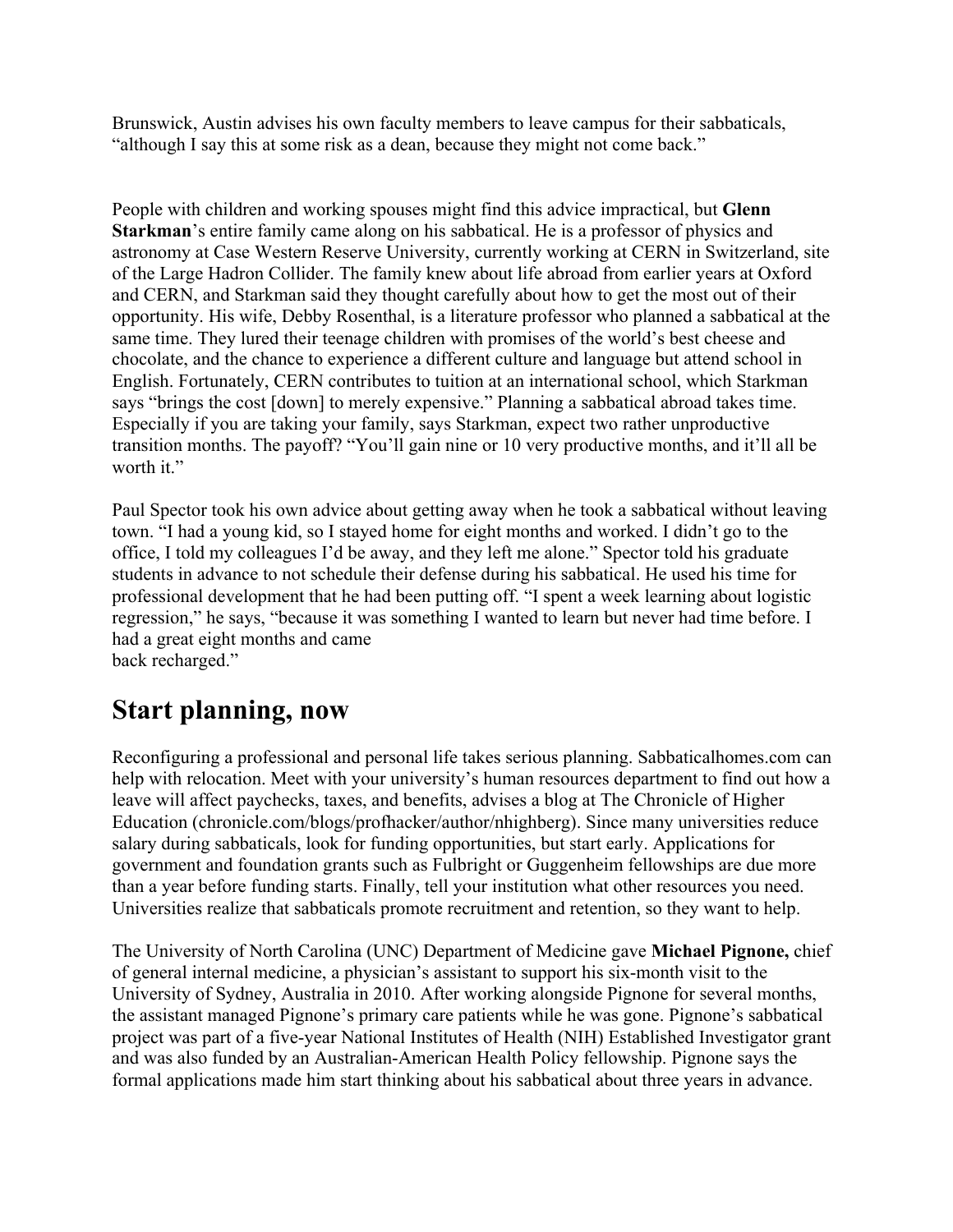"They forced me to plan ahead, and I'm glad I did that," he says. He arranged his administrative and mentoring responsibilities to avoid major decisions, grants, or activities while he was away.

Pignone's school-age children and his wife Lisa Fail, who could work remotely, went along and had a great time. He says going to an English-speaking country and returning in June, as summer vacation was starting, made the transition easier for his family. If you're making the effort to go to another country, consider a full year, he says, because "honestly, six months went by pretty fast."

Professors at small colleges can also get NIH support through the Academic Research Enhancement Award (AREA, or R15) program, which supports biomedical and behavioral sciences research at educational institutions that do not have large NIH grants. National Science Foundation funding is another option. **Rebecca Whelan,** a newly tenured chemistry/biochemistry associate professor at Oberlin College in Ohio, which has 3,000 undergraduates, received an R15 grant for her sabbatical. Whelan is developing new cancer tests based on synthetic DNA molecules that bind to a specific target. To develop the assays, she needed two resources not available at Oberlin: specific ovarian cancer cell lines and a flow cytometer to test binding to the cells. "Flow cytometry is the type of technology that requires a core facility," says Whelan. "It's just not something we have at Oberlin."

Detailed, advanced planning drove the success of Whelan's sabbatical. She had to develop her idea, line up a host lab, and submit a grant proposal in time to receive funding during her planned leave. Her advice: "Begin thinking strategically two or three years ahead to get funding and establish a relationship with the lab where you'll spend your sabbatical."

To find a host lab, Whelan cold-called (or rather, e-mailed) a researcher she cited often in her publications but hadn't met. Manish Patankar, associate professor of obstetrics and gynecology at University of Wisconsin-Madison said Whelan's sabbatical proposal caught his eye because it was clear, complete, and within the scope of his main research program, but with a different angle and a new approach. It was the beginning of a fruitful collaboration. Back in her Oberlin lab, Whelan has enthusiastic undergraduates advancing the project and continues working with Patankar. "We're writing a manuscript with one or two in the pipeline," she says, "and we're working on getting Oberlin students to the University of Wisconsin for a summer." Patankar urges professors at large universities to consider sabbatical requests from motivated researchers from small colleges. He says, "A place like Oberlin is small only in terms of student population. They have some really nice resources and research."

Both Whelan and Pignone reiterate the importance of getting away. "Most of us are conscientious and want to participate in our department, so we'll always be pulled back," says Whelan. But she recommends protecting your time and setting a high threshold for participating in meetings. "I did a phone conference for a tenure case in our department, but I let all the other stuff slide by," she says. "You don't have to physically get away, but you must get away mentally." If you think you could be persuaded to return to your home institution, make it hard to travel back. Pignone said being in Australia, nearly a full day's travel from North Carolina, was an advantage. Flying back was simply impractical.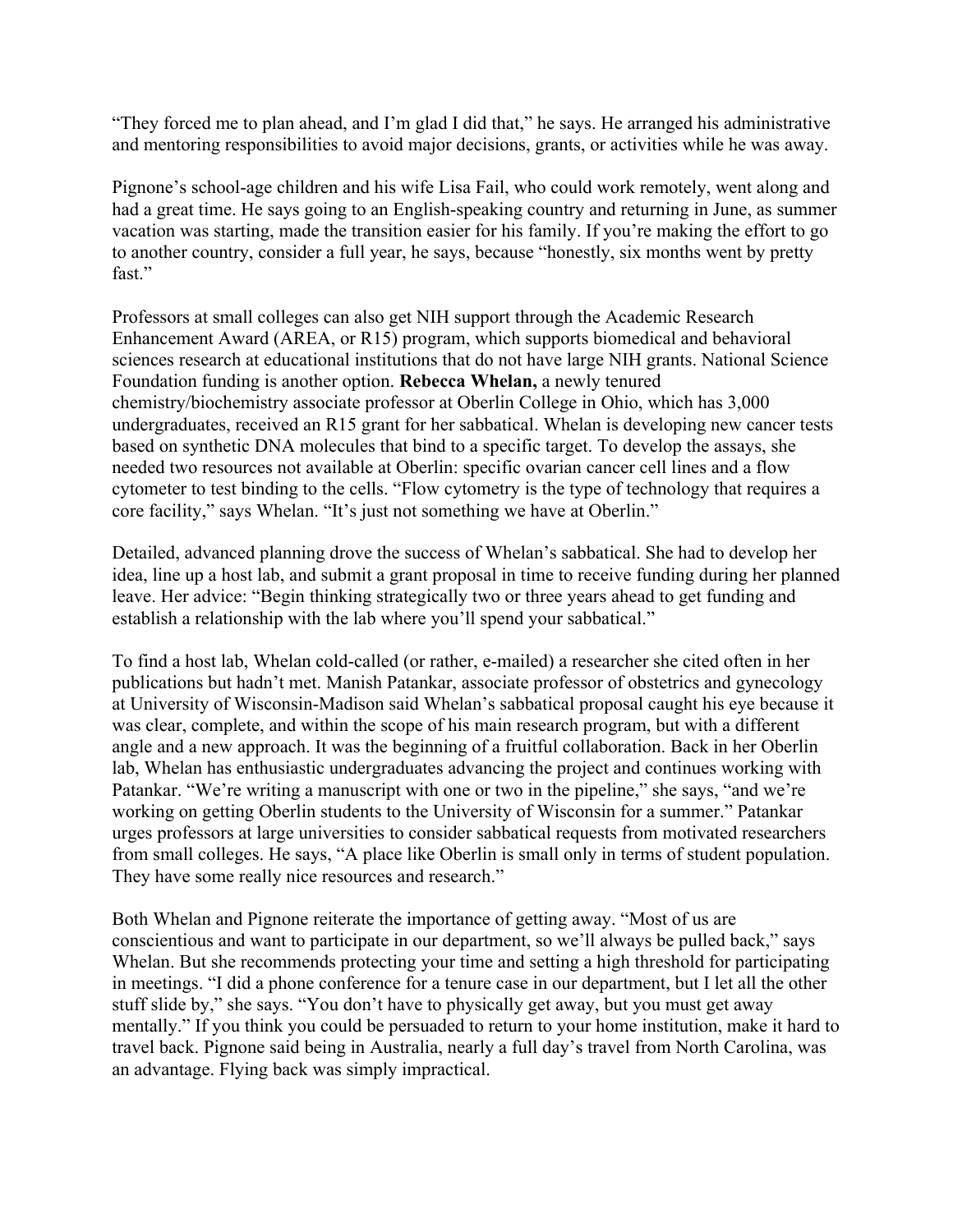If you are in the European Union or an associated country or arranging a sabbatical there, Marie Curie Actions offer a variety of fellowship opportunities. Although known as an excellent source of postdoctoral funding, the fellowships can also support established investigators as visiting scientists. **Michal Feldman,** an associate professor at the Hebrew University of Jerusalem, is visiting the Harvard School of Engineering and Applied Sciences on a Curie grant. She offers this advice: The application for her International Outgoing Fellowship was complex, she says, so plan ahead. You'll need details about your research plan, your collaborative arrangement, and the facilities at the institute you will be visiting. In addition, you must describe the larger goals of your fellowship and how you intend to achieve them. The application requires a complete description of your collaborator's research and mentoring achievements, so Feldman says, "work with someone who is well respected in the field."

## **Expect the unexpected**

From the other side of their sabbatical, professors say that although some people accomplish everything they propose—developing methods, publishing manuscripts, and writing books many find that their plan simply isn't feasible. Be flexible and be ready to change the project if necessary, or even better, if something more interesting comes along. University of New Brunswick's Robert Austin says, "It's exceeding unlikely that your sabbatical project will proceed exactly as planned, but be open-minded and you'll see opportunities for collaborations and other sources of value that you didn't see going into your sabbatical."

Even Whelan, whose project went as planned, had unexpected scientific benefits from working at a new institution. After a colleague mentioned the university's high throughput sequencing equipment, she used the facilities to enhance her research by characterizing the most successful DNA molecules from her screen. Some professors advise building flexibility into a research plan from the start. Propose a practical project that you know you can accomplish, to ensure that you get something done, but also work on something risky—that's the point of a sabbatical.

## **Can't do it? Let them come to you**

If you simply can't get away, consider hosting a sabbatical professor. Manish Patankar, Whelan's host at the University of Wisconsin-Madison, didn't take a sabbatical when he earned tenure a few years ago, but says his research program benefited when a sabbatical came to him in the form of Whelan's visit. "She brought in skills and techniques we didn't have in the lab," he says. Whelan's analytical chemistry background unexpectedly came in handy when she performed gas chromatography analysis on anticancer compounds the Patankar lab is exploring. Says Patankar, "You never know where things will go."

The positive effects of a visiting scientist can ripple beyond your research group. **Lyndal Trevena,** an associate professor at the Sydney school of public health, University of Sydney, hosted Pignone on his sabbatical leave from UNC, and says his work had national impact. Pignone and his Sydney colleagues did a cost-effectiveness study on colorectal cancer screening in Australia. Trevena says that being on sabbatical, without teaching and administrative duties,